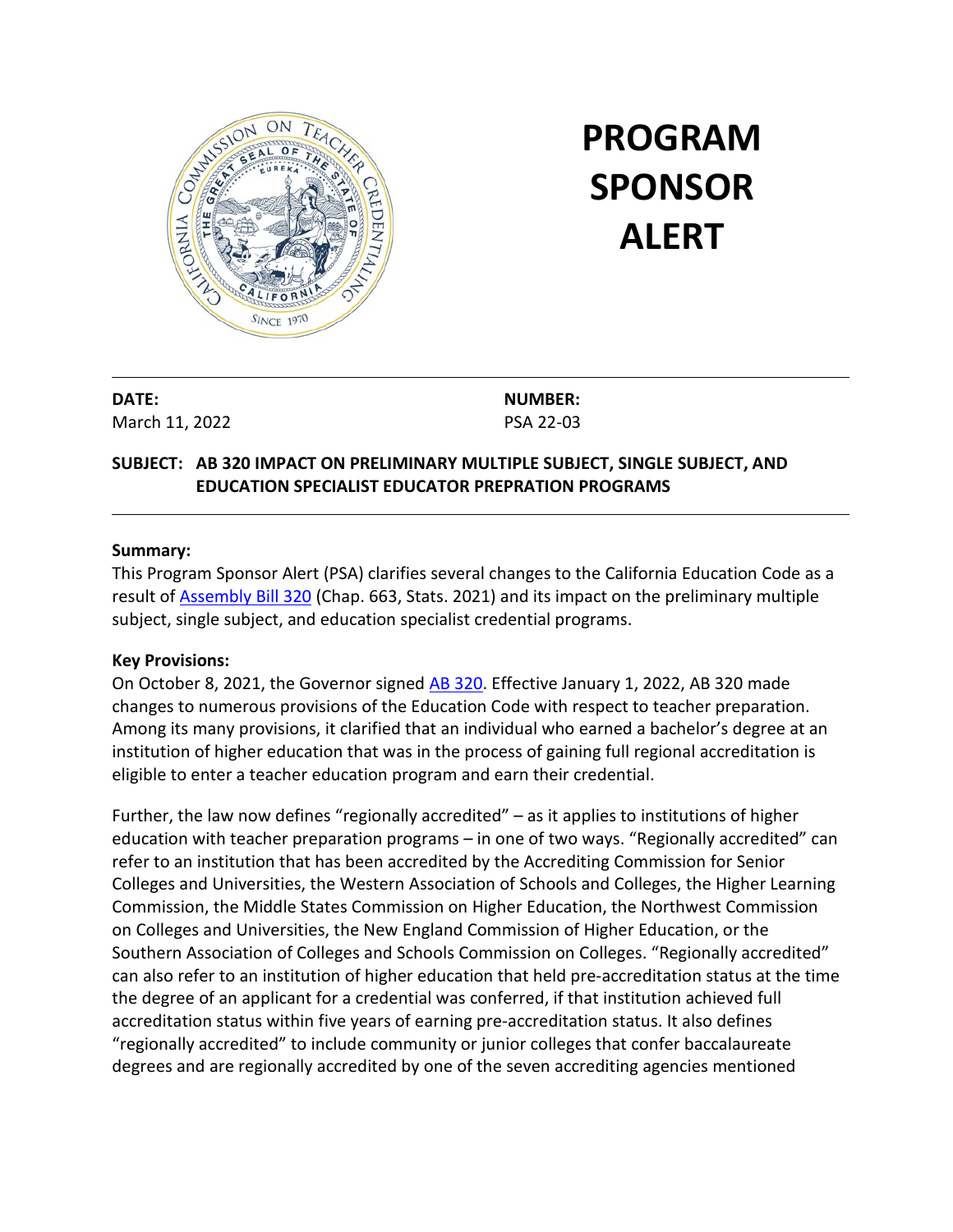above or by the Accrediting Commission for Community and Junior Colleges of the Western Association of Schools and Colleges.

Education Code Section 44259 defines the requirements for the preliminary multiple subject, single subject, and education specialist credential, and the AB 320 made changes to Education Code Section 44259.1(d)(1) governing preliminary multiple subject, single subject, and education specialist programs, as follows:

*(d) A postbaccalaureate program of professional preparation may only be offered by a regionally accredited institution of higher education. These programs shall enable candidates for teaching credentials to commence and complete professional preparation after they have completed baccalaureate degrees at regionally accredited institutions of higher education. The development and implementation of a postbaccalaureate program of professional preparation shall be based on intensive collaboration among the regionally accredited institution of higher education and local public elementary and secondary school districts.*

This language clarifies that only regionally accredited institutions of higher education may offer preliminary multiple, single, and education specialist programs. Separate sections of California Education Code (44325-44329) govern intern programs offered by local education agencies.

## *Impact on Student Teaching-Based Preliminary Multiple, Single, and Education Specialist Programs*

The recent changes in the law clarify that student teaching-based programs in California must be offered by a regionally accredited institution of higher education (IHE) and that the intern option is allowed for local education agencies (LEA). Pursuant to 44259 (d) (1), and in keeping with the Commission adopted standards for the preliminary multiple subject, single subject, and education specialist preparation programs, as well as with the Common Standards, all teacher education programs require a close partnership with local public elementary and secondary school districts in the implementation of their program. LEAs interested in offering student teaching-based programs, including residency programs, as the *program sponsor* may seek to establish a regionally accredited institution of higher education and apply for initial institutional approval by the Commission as such. A few examples of LEAs that have successfully undertaken this process exist in California.

Student teaching-based programs include teacher residency programs. It is important to note that residency programs and intern programs are not the same. They differ in significant ways, mainly that intern candidates are employees of the district and teachers of record whereas residents (candidate enrolled in teacher residency pathways) are student teachers in a year-long student teaching placement. By design, teacher residency programs require that the institution of higher education and the local education agencies with which it partners share responsibilities for the critical operation and success of the program.